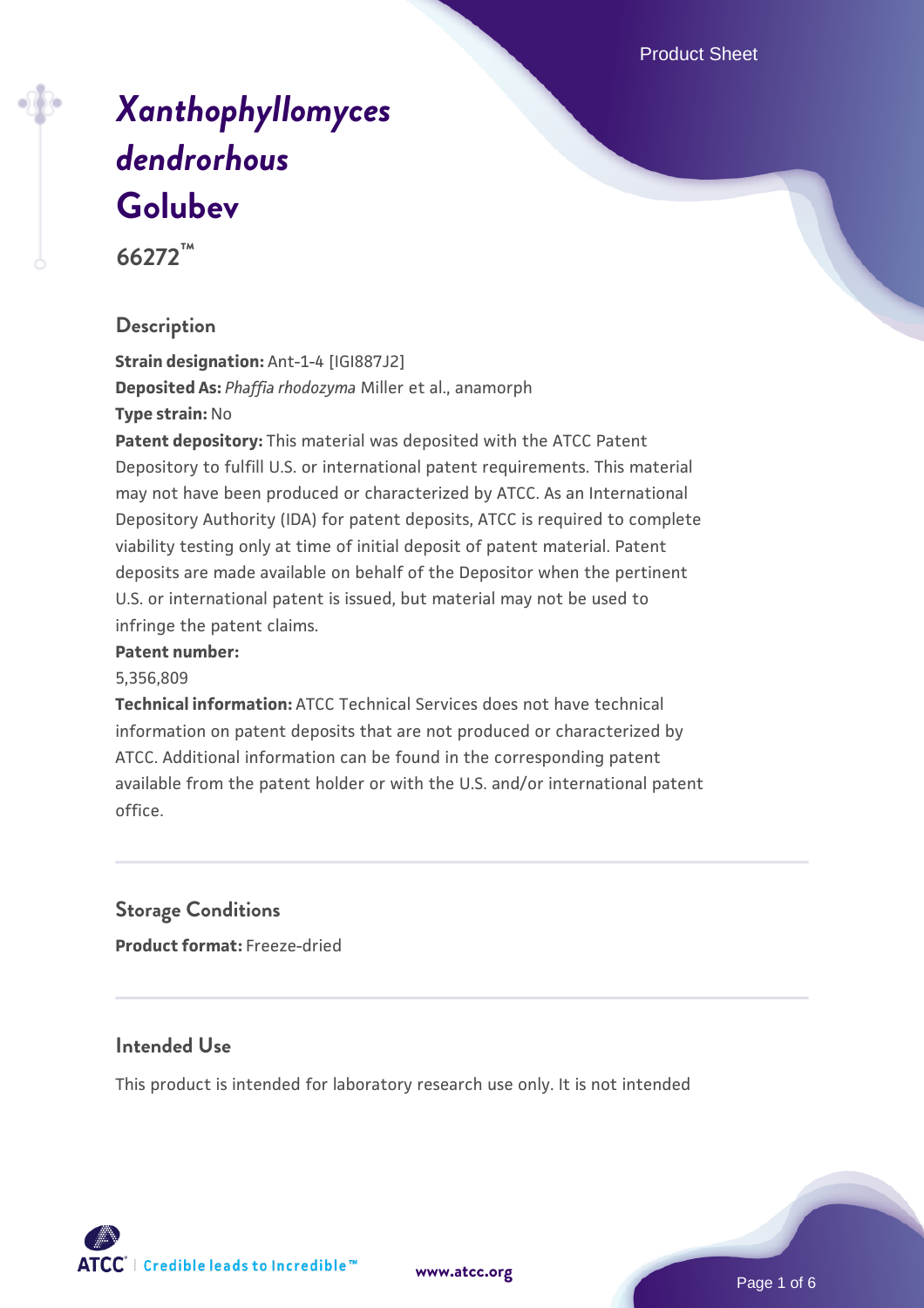for any animal or human therapeutic use, any human or animal consumption, or any diagnostic use.



#### **Biosafety Level 1**

ATCC determines the biosafety level of a material based on our risk assessment as guided by the current edition of *Biosafety in Microbiological and Biomedical Laboratories (BMBL)*, U.S. Department of Health and Human Services. It is your responsibility to understand the hazards associated with the material per your organization's policies and procedures as well as any other applicable regulations as enforced by your local or national agencies.

ATCC highly recommends that appropriate personal protective equipment is always used when handling vials. For cultures that require storage in liquid nitrogen, it is important to note that some vials may leak when submersed in liquid nitrogen and will slowly fill with liquid nitrogen. Upon thawing, the conversion of the liquid nitrogen back to its gas phase may result in the vial exploding or blowing off its cap with dangerous force creating flying debris. Unless necessary, ATCC recommends that these cultures be stored in the vapor phase of liquid nitrogen rather than submersed in liquid nitrogen.

#### **Certificate of Analysis**

For batch-specific test results, refer to the applicable certificate of analysis that can be found at www.atcc.org.

#### **Growth Conditions**

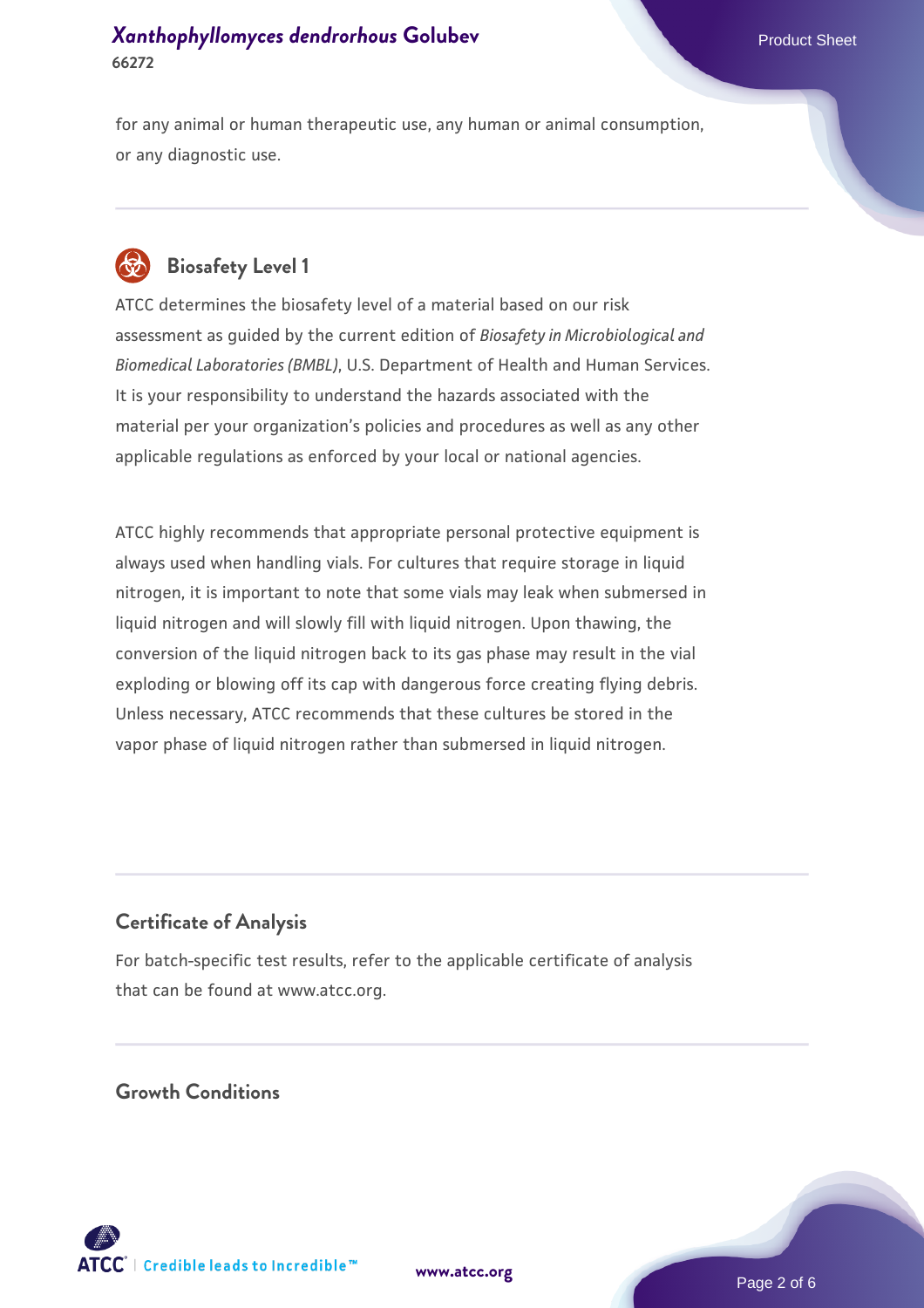**66272**

**Medium:**  [ATCC Medium 200: YM agar or YM broth](https://www.atcc.org/-/media/product-assets/documents/microbial-media-formulations/2/0/0/atcc-medium-200.pdf?rev=ac40fd74dc13433a809367b0b9da30fc) **Temperature:** 24°C

#### **Handling Procedures**

1. Open vial according to enclosed instructions.

2. From a single test tube of **sterile distilled water** (5 to 6 ml), withdraw approximately 0.5 to 1.0 ml with a sterile pipette and apply directly to the pellet. Stir to form a suspension.

3. Aseptically transfer the suspension back into the test tube of sterile distilled water.

4. Let the test tube sit at room temperature (25º C) undisturbed for **at least 2 hours**; overnight rehydration is recommended.

5. Mix the suspension well. Use several drops to inoculate appropriate solid or liquid media (see **atcc.org** for a recommended medium and temperature).

6. Incubate cultures at appropriate temperature. Remaining suspension may be stored in refrigerator for possible reuse, although no survival time can be specified.

© ATCC 2004. All rights reserved.

ATCC® is a registered trademark of the American Type Culture Collection.  $[4/04]$  DBC

#### **Material Citation**

If use of this material results in a scientific publication, please cite the material in the following manner: *Xanthophyllomyces dendrorhous* Golubev (ATCC 66272)



**[www.atcc.org](http://www.atcc.org)**

Page 3 of 6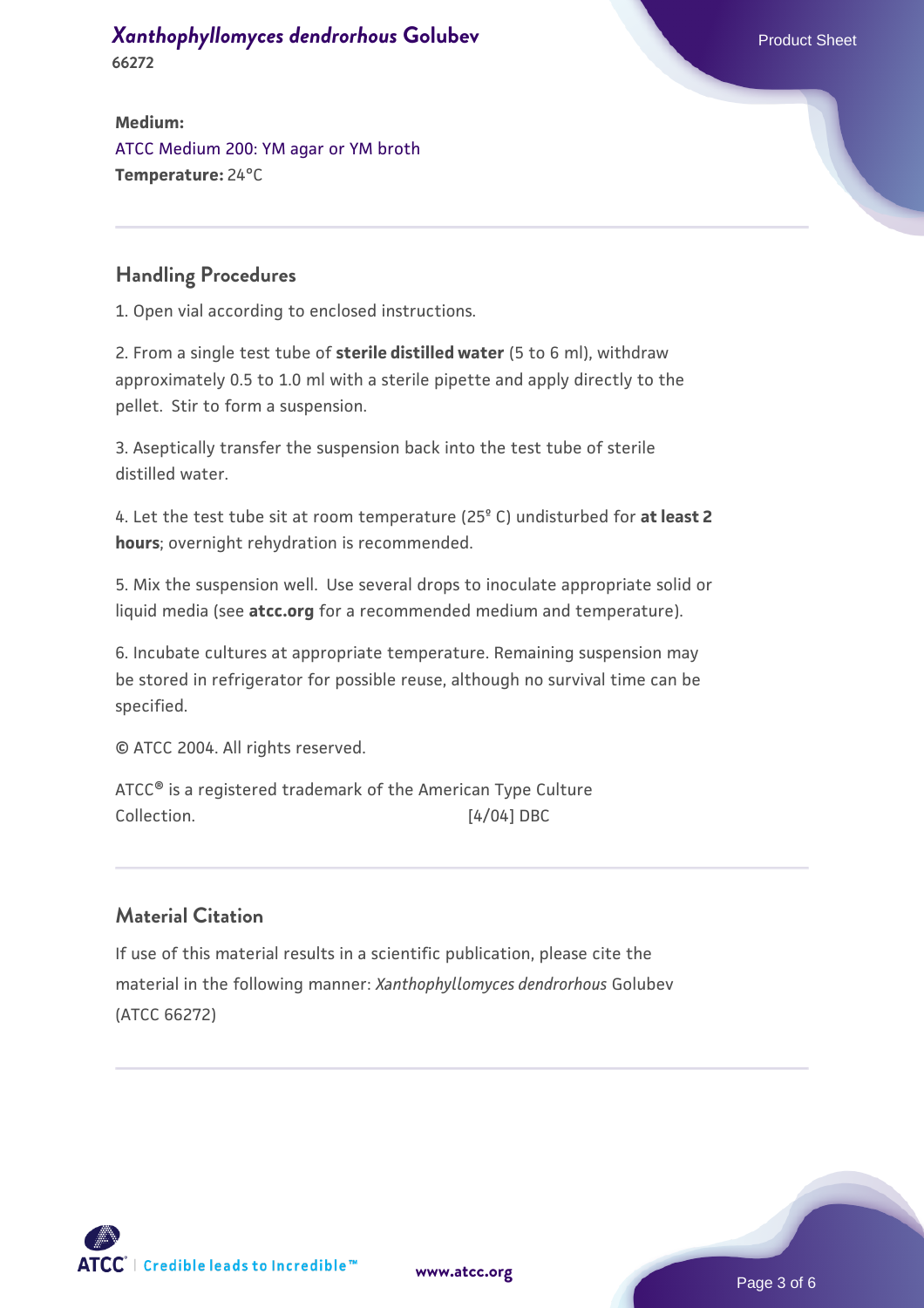#### **References**

References and other information relating to this material are available at www.atcc.org.

#### **Warranty**

The product is provided 'AS IS' and the viability of ATCC® products is warranted for 30 days from the date of shipment, provided that the customer has stored and handled the product according to the information included on the product information sheet, website, and Certificate of Analysis. For living cultures, ATCC lists the media formulation and reagents that have been found to be effective for the product. While other unspecified media and reagents may also produce satisfactory results, a change in the ATCC and/or depositor-recommended protocols may affect the recovery, growth, and/or function of the product. If an alternative medium formulation or reagent is used, the ATCC warranty for viability is no longer valid. Except as expressly set forth herein, no other warranties of any kind are provided, express or implied, including, but not limited to, any implied warranties of merchantability, fitness for a particular purpose, manufacture according to cGMP standards, typicality, safety, accuracy, and/or noninfringement.

#### **Disclaimers**

This product is intended for laboratory research use only. It is not intended for any animal or human therapeutic use, any human or animal consumption, or any diagnostic use. Any proposed commercial use is prohibited without a license from ATCC.

While ATCC uses reasonable efforts to include accurate and up-to-date information on this product sheet, ATCC makes no warranties or representations as to its accuracy. Citations from scientific literature and

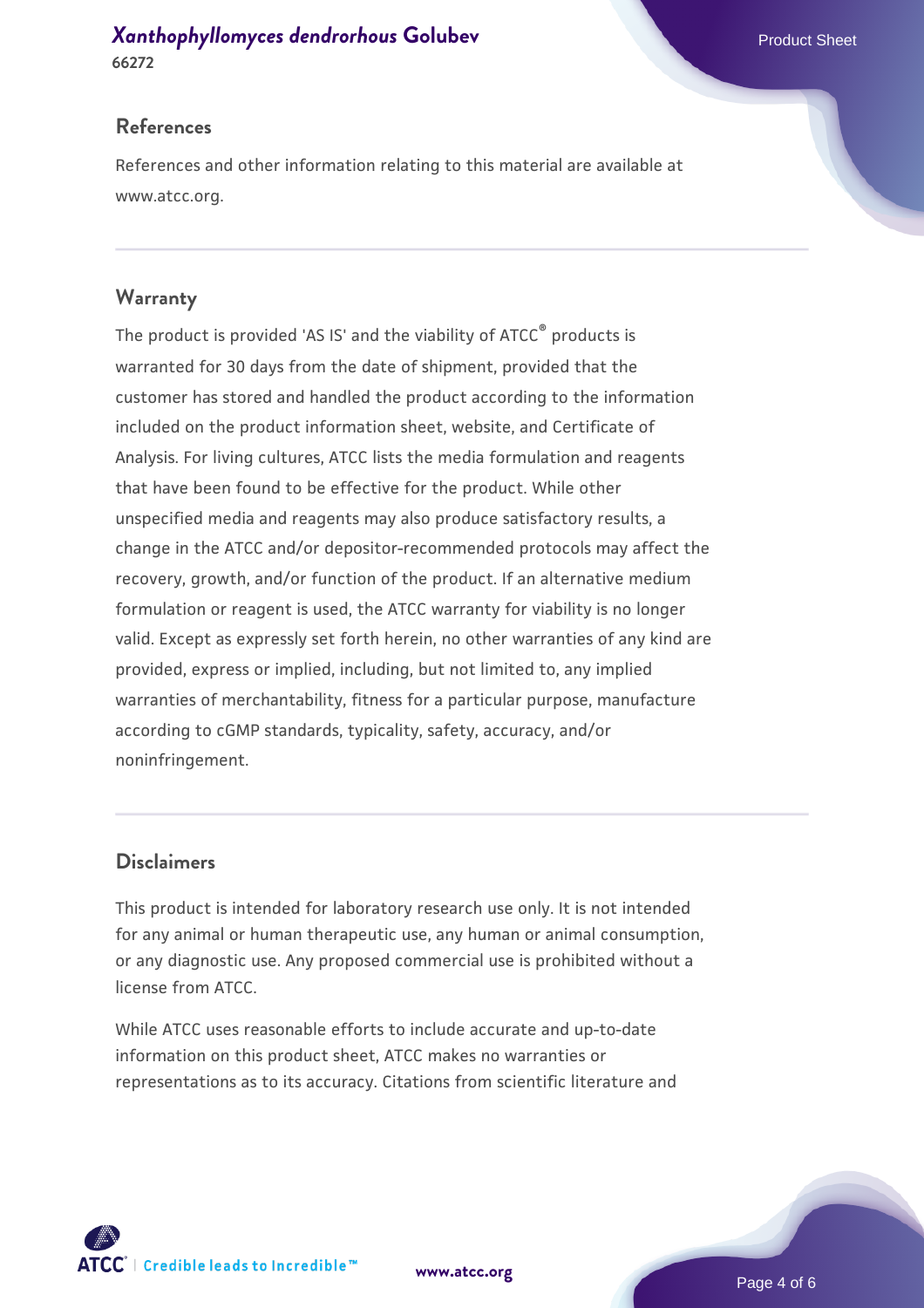patents are provided for informational purposes only. ATCC does not warrant that such information has been confirmed to be accurate or complete and the customer bears the sole responsibility of confirming the accuracy and completeness of any such information.

This product is sent on the condition that the customer is responsible for and assumes all risk and responsibility in connection with the receipt, handling, storage, disposal, and use of the ATCC product including without limitation taking all appropriate safety and handling precautions to minimize health or environmental risk. As a condition of receiving the material, the customer agrees that any activity undertaken with the ATCC product and any progeny or modifications will be conducted in compliance with all applicable laws, regulations, and guidelines. This product is provided 'AS IS' with no representations or warranties whatsoever except as expressly set forth herein and in no event shall ATCC, its parents, subsidiaries, directors, officers, agents, employees, assigns, successors, and affiliates be liable for indirect, special, incidental, or consequential damages of any kind in connection with or arising out of the customer's use of the product. While reasonable effort is made to ensure authenticity and reliability of materials on deposit, ATCC is not liable for damages arising from the misidentification or misrepresentation of such materials.

Please see the material transfer agreement (MTA) for further details regarding the use of this product. The MTA is available at www.atcc.org.

This material is cited in a US and/or international patent and may not be used to infringe the claims. Depending on the wishes of the Depositor, ATCC may be required to inform the Depositor of the party to which the material was furnished.

#### **Copyright and Trademark Information**

© ATCC 2021. All rights reserved. ATCC is a registered trademark of the American Type Culture Collection.